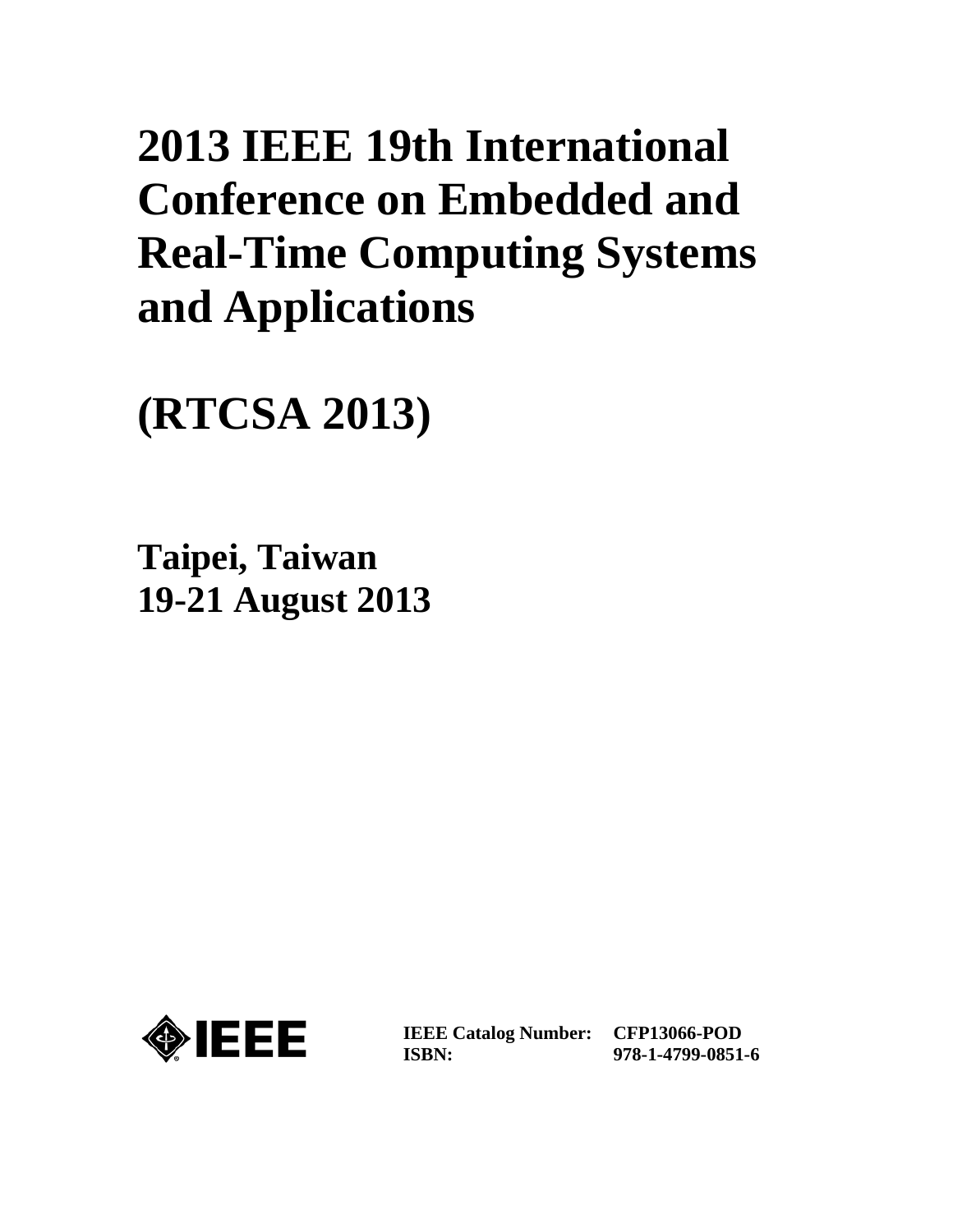# 2013 IEEE International Conference on Embedded and Real-Time Computing Systems and Applications

RTCSA 2013

## Table of Contents

#### Keynote

| Krithi Ramamritham |  |
|--------------------|--|
|                    |  |
| Lui Sha            |  |

#### Full Papers

#### Session 1: Scheduling and Analysis

| Robert Davis, Alan Burns, Jose Marinho, Vincent Nelis, Stefan Petters      |  |
|----------------------------------------------------------------------------|--|
| and Marko Bertogna                                                         |  |
|                                                                            |  |
| Paulo Baltarejo Sousa, Pedro Souto, Eduardo Tovar and Konstantinos Bletsas |  |
| Applying the Peak Over Thresholds Method on Worst-Case Response Time       |  |
|                                                                            |  |
| Meng Liu, Moris Behnam and Thomas Nolte                                    |  |
|                                                                            |  |
| Sankalpanand Motakpalli, Vardhman Pukhraj Jain and Harini Ramaprasad       |  |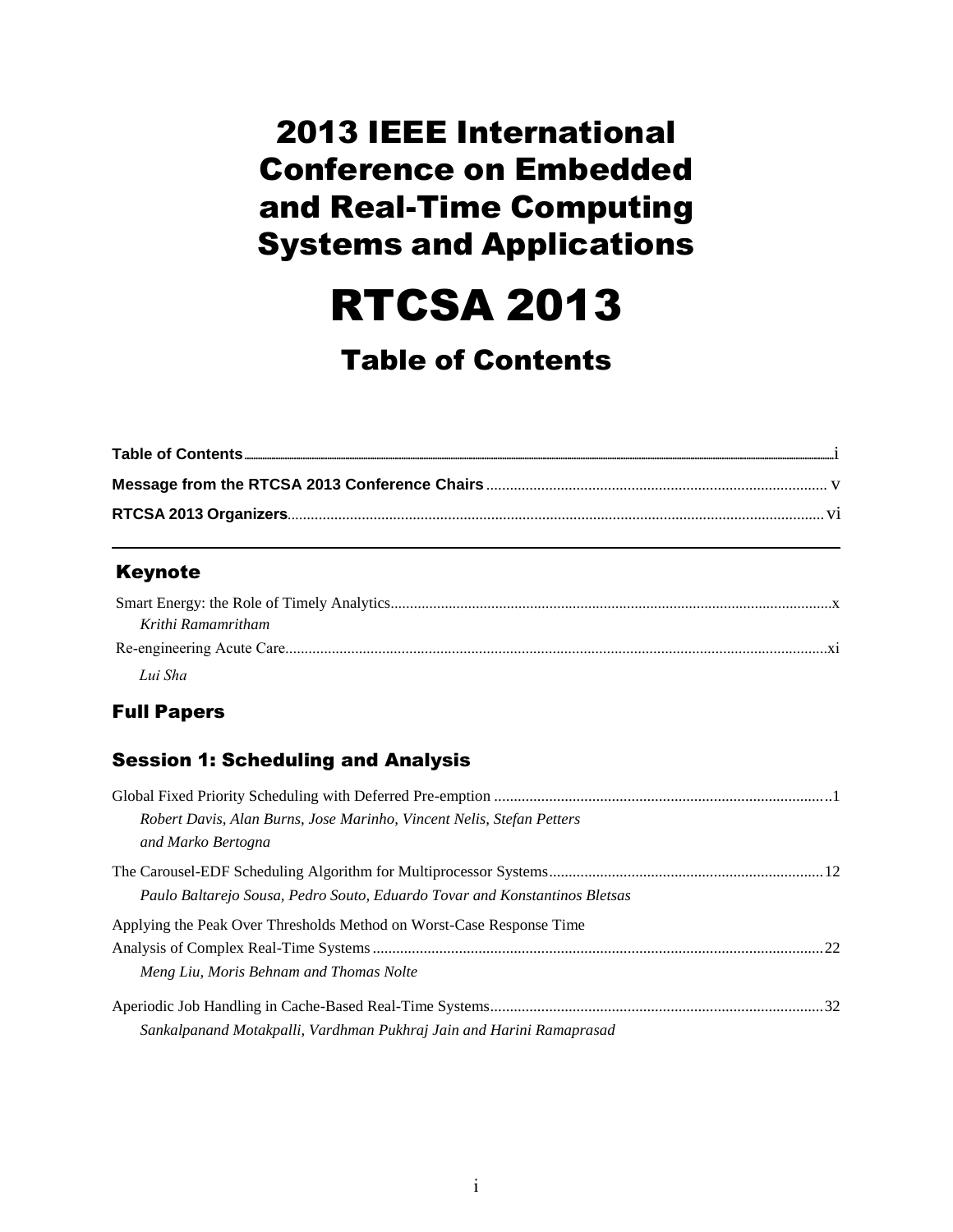#### Session 2: Multicore and Multiprocessor Systems

| Borislav Nikolic, Patrick Meumeu Yomsi and Stefan M. Petters               |  |
|----------------------------------------------------------------------------|--|
| Dakshina Dasari, Vincent Nelis and Daniel Mossé                            |  |
| Generalized Standby-Sparing Technique for Energy-Efficient Fault Tolerance |  |
| Yifeng Guo, Dakai Zhu and Hakan Aydin                                      |  |
| Giovani Gracioli and Antônio Augusto Fröhlich                              |  |
| 9. P.: -  -  J The  - I Mexican    4                                       |  |

#### Session 3: Energy and Thermal Management

| Santiago Pagani and Jian-Jia Chen                                                                                                            |  |
|----------------------------------------------------------------------------------------------------------------------------------------------|--|
| Design Space Exploration for Low-Power Memory Systems in Embedded Signal Processing                                                          |  |
| Florin Balasa, Cristian V. Gingu, Ilie I. Luican and Hongwei Zhu                                                                             |  |
| SolarTune: Real-Time Scheduling with Load Tuning for Solar Energy Powered Multicore Systems101<br>Yi Wang, Renhai Chen, Zili Shao and Tao Li |  |
| On-line Thermal-aware Task Management for Three-dimensional Dynamically                                                                      |  |
| Yen-Wen Wang and Ya-Shu Chen                                                                                                                 |  |

#### Session 4A: Memory and Storage Optimization

| Online Optimization of Security-Sensitive Real-Time Storage Applications    |  |
|-----------------------------------------------------------------------------|--|
|                                                                             |  |
| Wei Jiang, Yue Ma, Xia Zhang, Xupeng Wang and Zili Shao                     |  |
|                                                                             |  |
| Chih-Kai Kang, Yu-Jhang Cai, Chin-Hsien Wu and Pi-Cheng Hsiu                |  |
| A Fifty-percent Rule to Minimize the Energy Consumption of                  |  |
|                                                                             |  |
| Ming-Chang Yang, Martin Kuo, Che-Wei Tsao and Yuan-Hao Chang                |  |
|                                                                             |  |
| Linbo Long, Duo Liu, Jingtong Hu, Shouzhen Gu, Qingfeng Zhuge and Edwin Sha |  |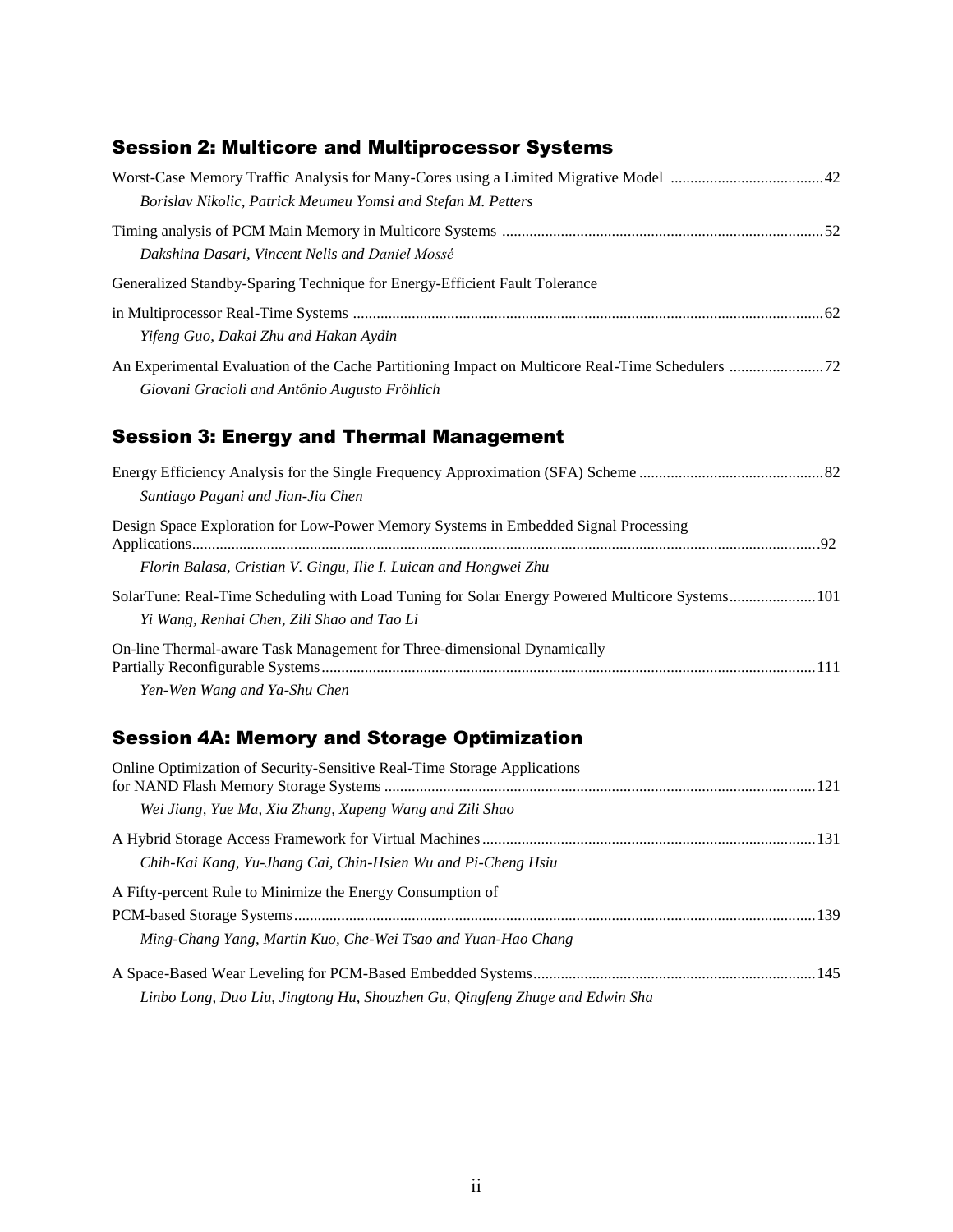#### Session 4B: Invited Session

| Sebastian Tobuschat, Philip Axer, Jonas Diemer, Rolf Ernst                                   |  |
|----------------------------------------------------------------------------------------------|--|
| <b>Transparent Software Replication and Hardware Monitoring Leveraging</b>                   |  |
|                                                                                              |  |
| Michael Paulitsch, Jan Nowotsch, Daniel Münch, and Ludwig Girbinger                          |  |
| Integrated Time- and Event-Triggered Scheduling – An Overhead Analysis on the                |  |
|                                                                                              |  |
| Stefan Schorr and Gerhard Fohler                                                             |  |
| The Case for Practical Multi-Resource and Multi-Level Scheduling Based on Energy/Utility 175 |  |
| Hermann Härtig, Marcus Völp, and Marcus Hähnel                                               |  |

#### Session 5A: Hierarchical and Multicore Embedded Systems

| A Software-Based Technique Enabling Composable Hierarchical Preemptive       |  |
|------------------------------------------------------------------------------|--|
|                                                                              |  |
| Ashkan Beyranvand Nejad, Anca Molnos and Kees Goossens                       |  |
| Optimizing Task Assignment for Heterogeneous Multiprocessor System with      |  |
|                                                                              |  |
| Juan Yi, Qingfeng Zhuge, Jingtong Hu, Shouzhen Gu, Mingwen Qin and Edwin Sha |  |
| Critical-Path-First Based Allocation of Real-Time Streaming Applications on  |  |
|                                                                              |  |
| Hazem Ismail Ali, Luís Miguel Pinho and Benny Akesson                        |  |
|                                                                              |  |
| Keni Oiu, Mengying Zhao, Chun Jason Xue and Alex Orailoglu                   |  |

### Session 5B: Mixed-Criticality Systems

| Dionisio De Niz, Lutz Wrage, Anthony Rowe and Ragunathan Rajkumar               |  |
|---------------------------------------------------------------------------------|--|
| Integration of Resource Synchronization and Preemption-Threshold into EDF-Based |  |
|                                                                                 |  |
| <i><b>Oingling Zhao, Zonghua Gu and Haibo Zeng</b></i>                          |  |
|                                                                                 |  |
| Sanjoy Baruah and Bipasa Chattopadhyay                                          |  |
|                                                                                 |  |
| Chuancai Gu, Nan Guan, Qingxu Deng and Wang Yi                                  |  |